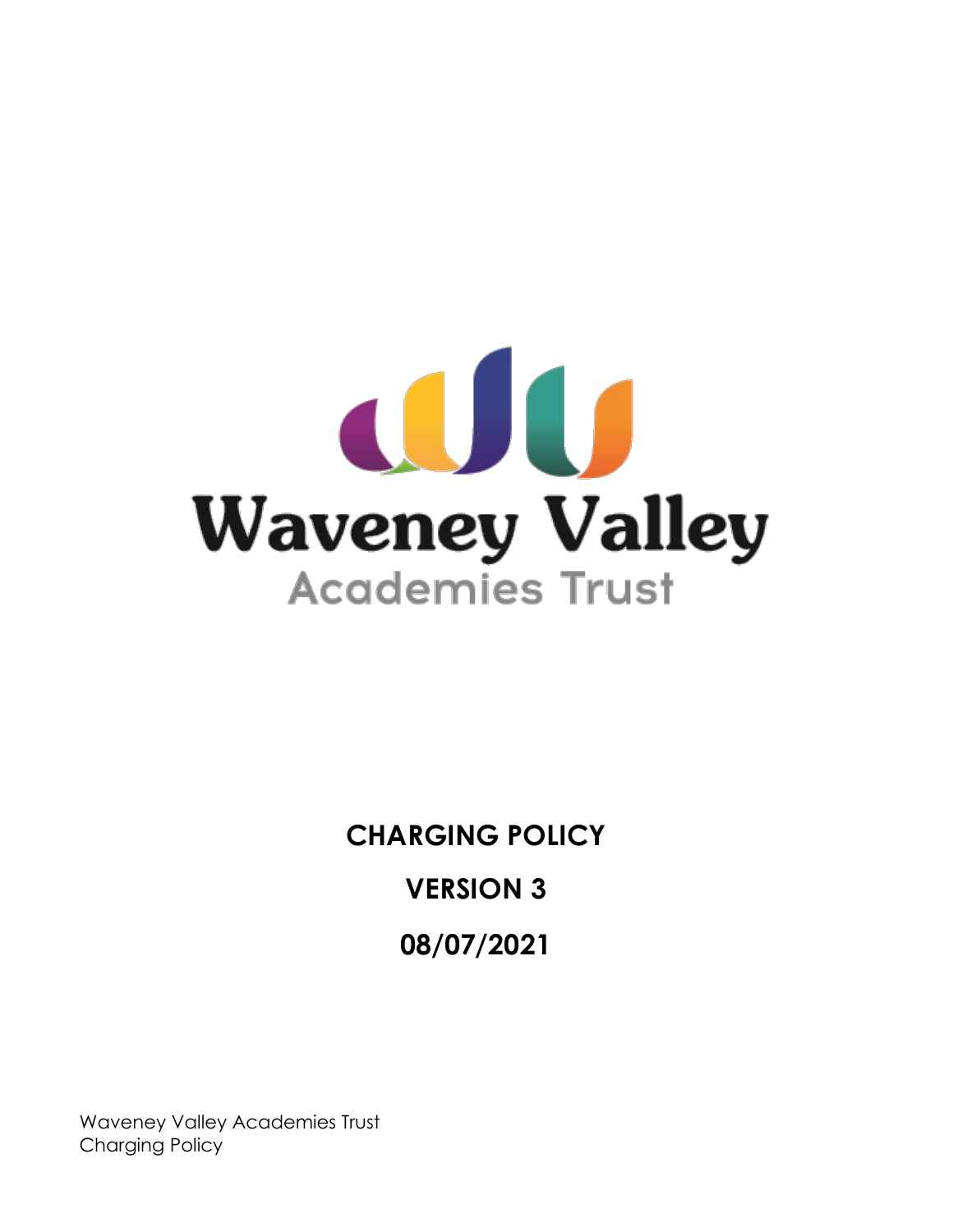# **Charging Policy**

Waveney Valley Academies Trust understands that, under the Education Reform Act 1988 and the Education Act 2002, no charge can be made for education in school hours and that every child has the right to receive free school education.

## **Aim of this policy**

- To outline what the trust's academies can and cannot charge for
- To outline the trust policy for voluntary contributions and remissions
- To ensure compliance with all relevant legislation connected to this policy

#### **Responsibility for the Policy and Procedure**

The Trust Board has delegated powers and responsibilities to the Headteachers to ensure all academy personnel and visitors to their academy are aware of and comply with this policy

#### **Application**

We recognise that all activities offered during normal teaching time must be made available to all children regardless of their parents/carers' ability or willingness to help meet the cost.

We recognise the valuable contribution that the wide range of additional activities, including clubs, educational visits and residential experiences, can make towards students personal and social education.

It is our intention to promote and provide such activities both as part of a broad and balanced curriculum and as additional activities.

#### **Educational trips and visits**

Where at least half of the time away from home is not normal school time or where the work undertaken is not an integral part of the examination course, the trip can be classified as optional and can be charged. Parents are expected to meet the full cost of the trip including transport.

Costs for optional trips/visits will be based on actual costs (including administration) with no profit element. Any unintentional surplus funds will be refunded to parents/carers where the amount equates to more than £5.00 per student.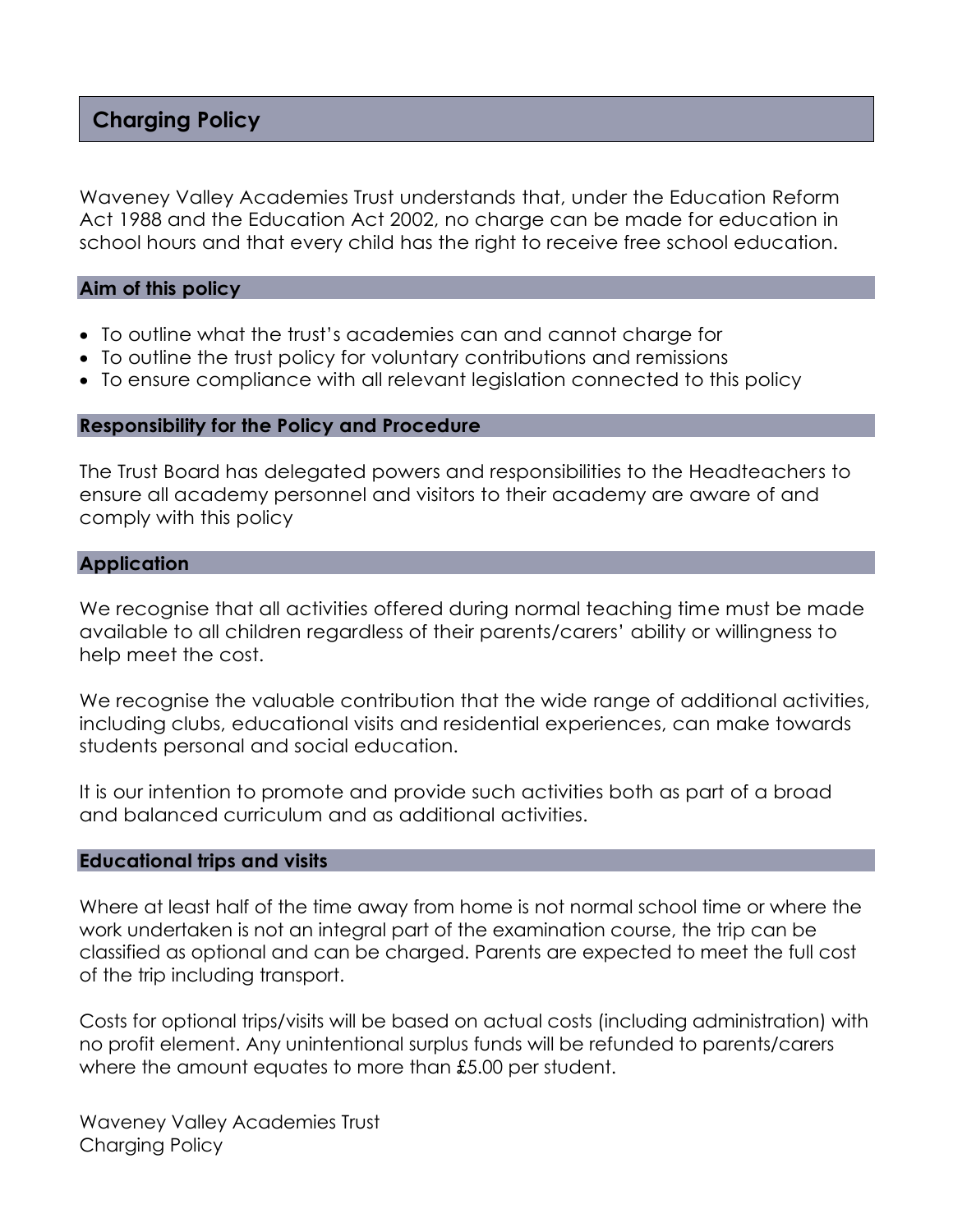We will refund in full all contributions if an activity has had to be cancelled or if a student has been unsuccessful in gaining a place on the trip. Once a permission slip and deposit has been paid, and a place on the trip acknowledged by an academy, parents are responsible for the total cost of the trip. If parents wish to withdraw their child from the trip they must do so in writing to the Academy's Educational Visits Co-ordinator. The deposit is non-refundable. It may be possible for further payments that had been paid to be refunded if the place can be filled and no financial loss is caused to the academy. Deductions may be made and might include an admin fee for cancellation or change of name. If the place cannot be filled the parent will remain responsible for the full cost.

Students who qualify for Pupil Premium funding may, in some instances, apply for financial support from the academy they attend.

The financial cost relating to any breakages/damages/fines incurred during a trip are recoverable from parents. A charge will also apply for loss or damage to Waveney Valley Academies Trust property which is placed under the responsibility of a student.

A student who has applied for a planned trip or visit and has been accepted may be barred from attending if his or her behaviour in the period before the activity is unacceptable. All fees remain the responsibility of the parent and the terms of cancellation apply.

If a student displays unacceptable behaviour while on a trip or visit, accompanying staff will arrange for the student to be collected by whatever means possible. Any cost in doing so will be the responsibility of the parent.

Travel companies often reserve the right to apply a surcharge for a trip after payment has been received. This tends to be for expenses such as increase in fuel costs, airport taxes etc. This very rarely happens, however if this is the case the school may pass this cost onto parents in order that the trip remains financially viable.

Students and staff going on visits are covered under the Department of Education's Risk Protection Arrangement to which Waveney Valley Academies Trust subscribes. Residential trips are also covered and additional cover is obtained through the travel company if required at the expense of parents. Should an insurance claim need to be made, the policy excess will be charged to the parent(s)/carer(s) responsible for the student(s) involved in the claim.

In the event of a planned visit being oversubscribed, the process will be as follows:

The initial letter will include a deadline by which the reply slip, consent form and deposit (where applicable) should be received by the academy. In the event that the visit is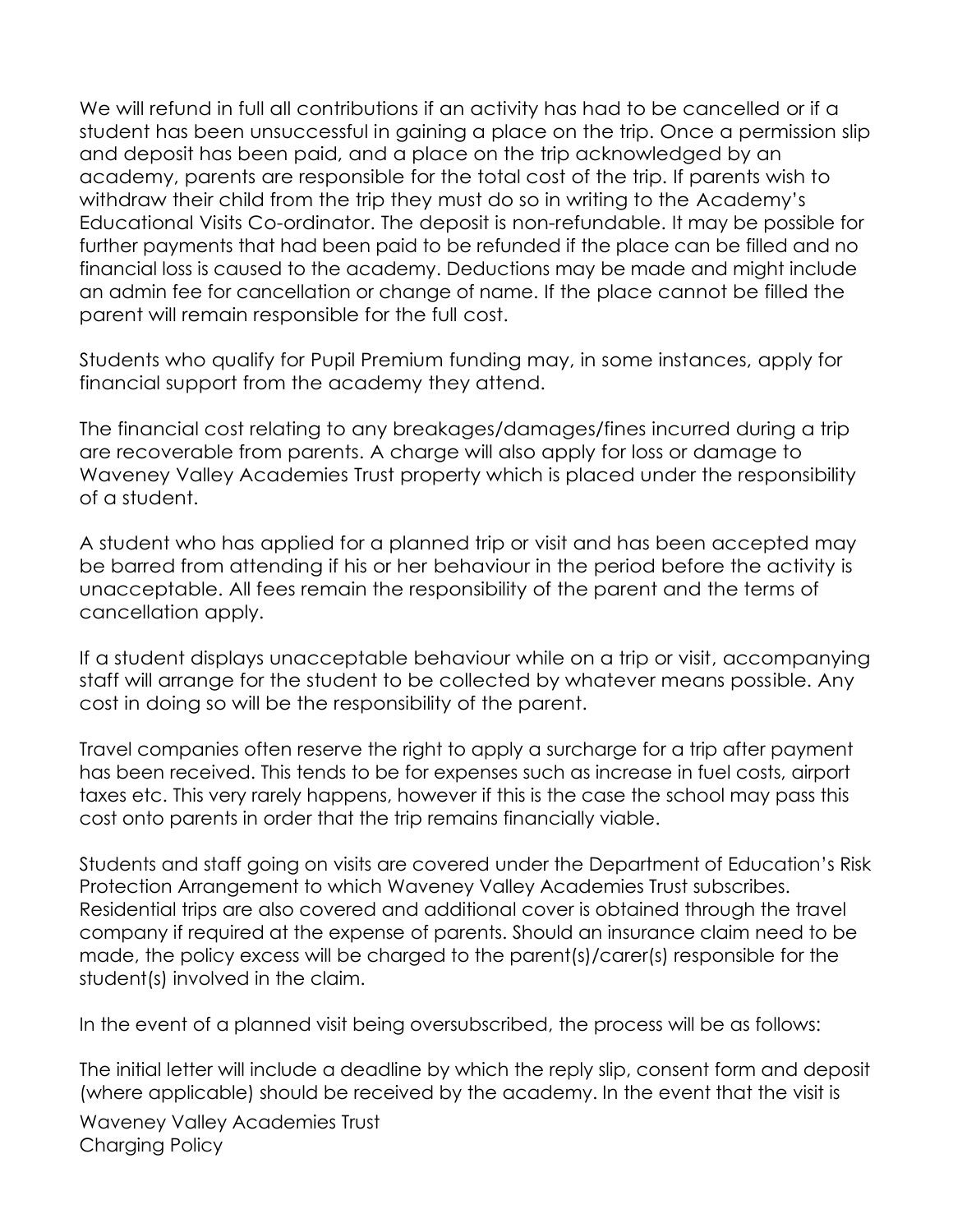oversubscribed (and the academy is unable to increase the number of participants) the following criteria will be used, in the order given, to select successful applicants:

- Students who have not previously attended the planned visit
- Students who have not participated in a visit of a similar nature (e.g. a residential trip), during this key stage
- A random selection will be made from all remaining eligible students who returned the reply slip, consent form and deposit (when applicable) by the deadline
- The remaining unsuccessful students will go on the reserve list
- Should a student be unsuccessful in securing a place on a visit following a random selection, the deposit will be returned immediately

# **Voluntary Contributions**

We are aware that we are able to ask for voluntary contributions from parents when organising educational visits which will enrich the curriculum and the educational experiences of children. Under no circumstances will we pressurise parents when we make a request for voluntary contributions.

We will inform parent/carers:

- if planned activities depend on voluntary contributions for part or all of the cost
- that there is no obligation on them to make voluntary contributions
- **•** that an educational visit or activity will be cancelled if sufficient costs are not raised via voluntary contributions
- that no student will be excluded from an educational visit or activity if a parent/carer is unwilling or unable to pay

# **Examinations**

No charge will be made in respect of the examination entry of a registered student. Charges may be applied for the entry of a student for an examination he/she is not studying towards as part of the academy curriculum. Where re-sits or re-marks are undertaken, students may be charged.

# **Practical subjects**

Technology charges may be made for materials at the beginning of each Key Stage for practical subjects where parents indicate they wish to receive the finished articles. Cooking ingredients will remain the responsibility of students to bring in as and when required.